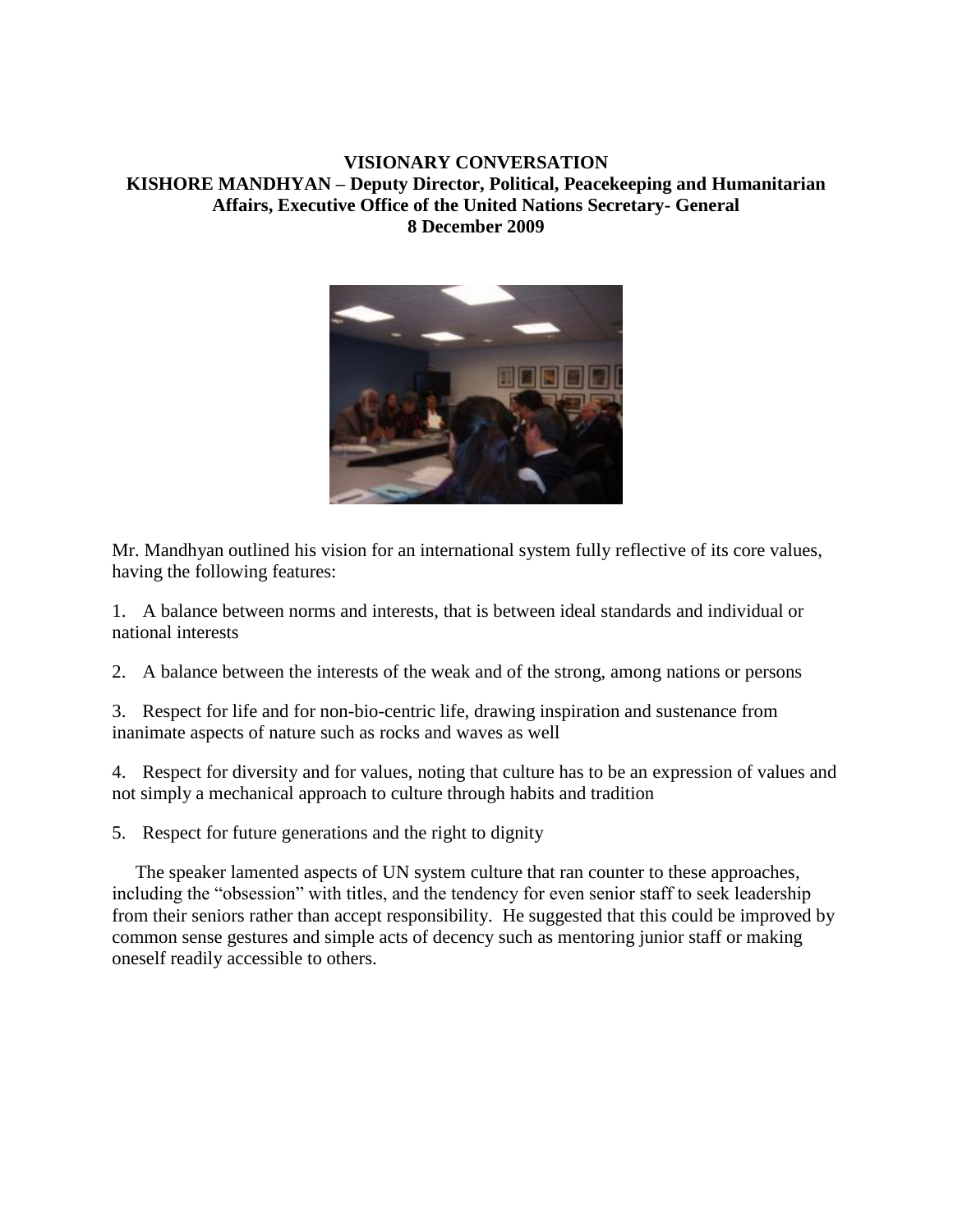

 With respect to trends that support or challenge the emergence of his vision, Mr. Mandhyan noted that the mindset of consumption was an obstacle to progress. In the UN experience this may be evident in the choices staff members make to live more ostentatiously rather than in the manner of the local people, even when their consumption fuels the same powerful interests the UN seeks to counteract. Conversely, communications, technology, music and travel were all increasingly supportive of the expansive approach required, although caution needed to be exercised in their application. He observed that the new generation of UN staff was more sensitive, and less concerned with diplomacy and hierarchy. He proposed that a centre be established to foster the new culture of human dignity, which would bring together the work of UNU, UNITAR, the Staff College, and the University for Peace.

 In terms of options for the way forward, Mr. Mandhyan stressed that change does not begin with the Secretary-General or an institutional mechanism but with oneself. Such change may come through a cataclysmic experience such as the death of a loved one, through being touched by some element of beauty, or through reflection on one's own behavior. He also suggested that titles, the ornamentations of power and technological trappings should be minimized, while promoting active listening and a less militaristic approach to questions of peace and dignity. Dignity could be one's technology, and the use of language could reflect this. Education should be better attuned to integrity, which would be expressed at work through respect for colleagues and common sense accommodation of their needs, e.g. breastfeeding breaks for new mothers. In his experience," less can become more", in giving up formal powers one can gain greater power.

 With regard to options or actions that one can commit to take in furtherance of the vision, he proposed unlearning a lot of what has been learnt, in particular simplifying language by reducing the use of adverbs and adjectives; removing dependencies by becoming more self-reliant and entrepreneurial; and development of the self, especially the soul and heart, and with effective exercise of the mind to conquer negative states such as anger, hatred, envy and fear. Also important was recognizing where one stood in relation to the vision and mapping one's journey.